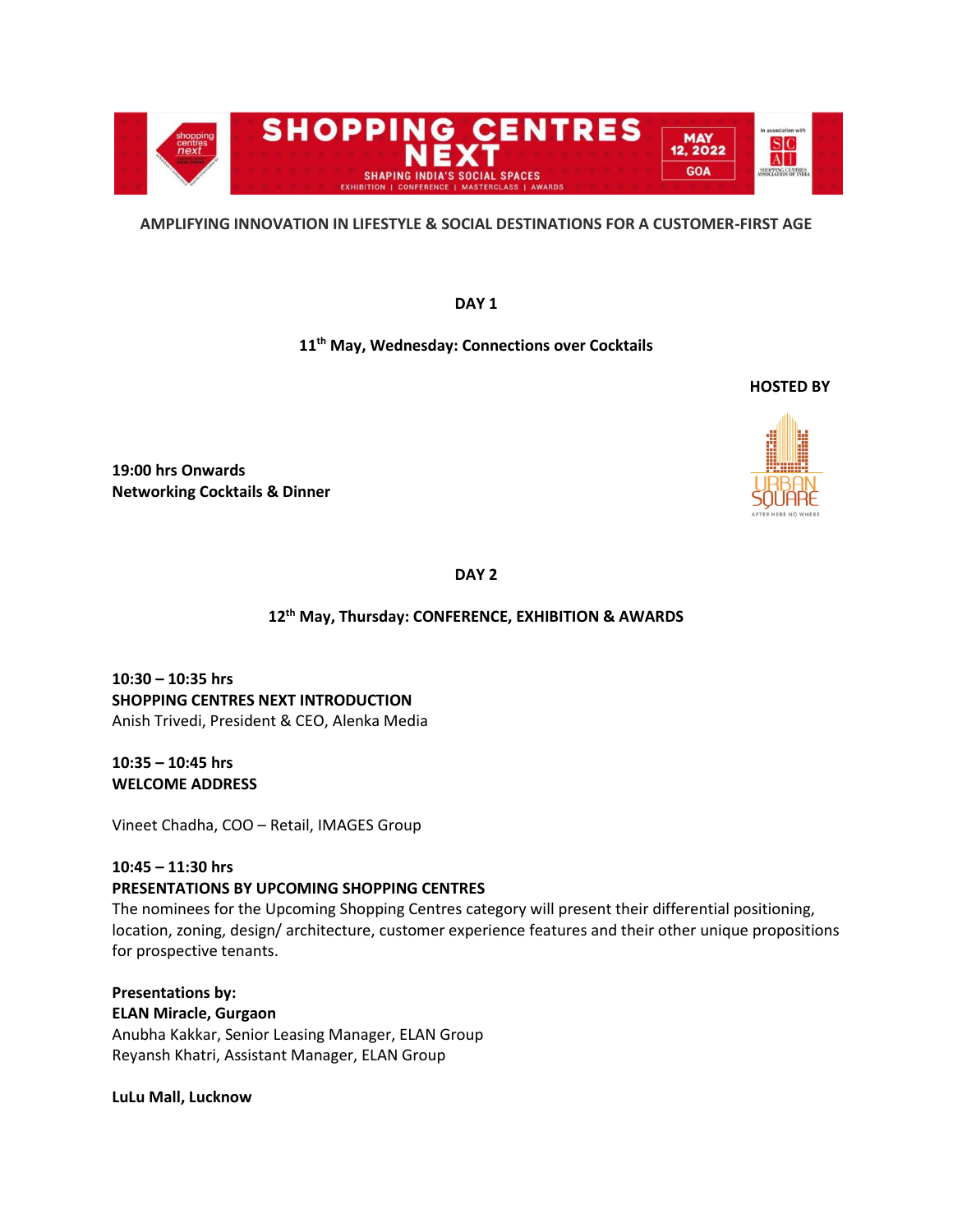Sameer Verma, General Manager – Mall, Lulu Lucknow Shopping Mall

**Shalimar Gateway, Lucknow** Prasad Rane, CMO, Pioneer Property Zone Services

**Urban Square, Udaipur** Shubhojit Pakrasi, SVP - Mall & Leasing, Urban Square (Bhumika Group)

**MODERATOR:** Pankaj Renjhen, COO & Joint MD, ANAROCK Retail

**11:30 – 12:15 hrs SOLOx Stories, Opinions, Learnings, Outcomes**

Engaging and uplifting narrations of personal and professional journeys

Rajneesh Mahajan, CEO, Inorbit Malls Sanjeev Rao, CEO, Being Human Clothing Shrirang Sarda, CEO & Managing Partner, Sarda Group

# **12:15 – 12:25 hrs UNVEILING NEXUS 2.0**

Introducing Indian retail to a magical era of transformation, evolution and experiences. A unique experience that is standard across the entire Nexus Malls portfolio.



### **12:25 – 13:25 hrs INNOVATING LIFESTYLE AND SOCIAL DESTINATIONS FOR A CUSTOMER-FIRST AGE**

- Reimagining shopping centres as lifestyle destinations
- Revenue matrix for an experience-led centre
- The new definition of 'anchor tenant' (cinemas/apparel/food an anchor) and why this concept needs a rethink for a mall to become a social/ lifestyle destination
- Revised business needs, experience drivers and profitability models for a social destination

Gather outstanding insights on the new consumer behaviour, mall innovation, collaboration models, challenges and new learnings of the past two years

Pramod Arora, Chief Growth & Strategy Officer, PVR Ltd. Ritesh Mishra, MD & CEO, Marks & Spencer India Sanjeev Rao, CEO, Being Human Clothing Vishal Gupta, Executive Director – Retail, PUMA India Jayen Naik, Senior VP – Operations & Projects, Nexus Malls Rajendra Kalkar, President Malls, The Phoenix Mills Rajneesh Mahajan, CEO, Inorbit Malls



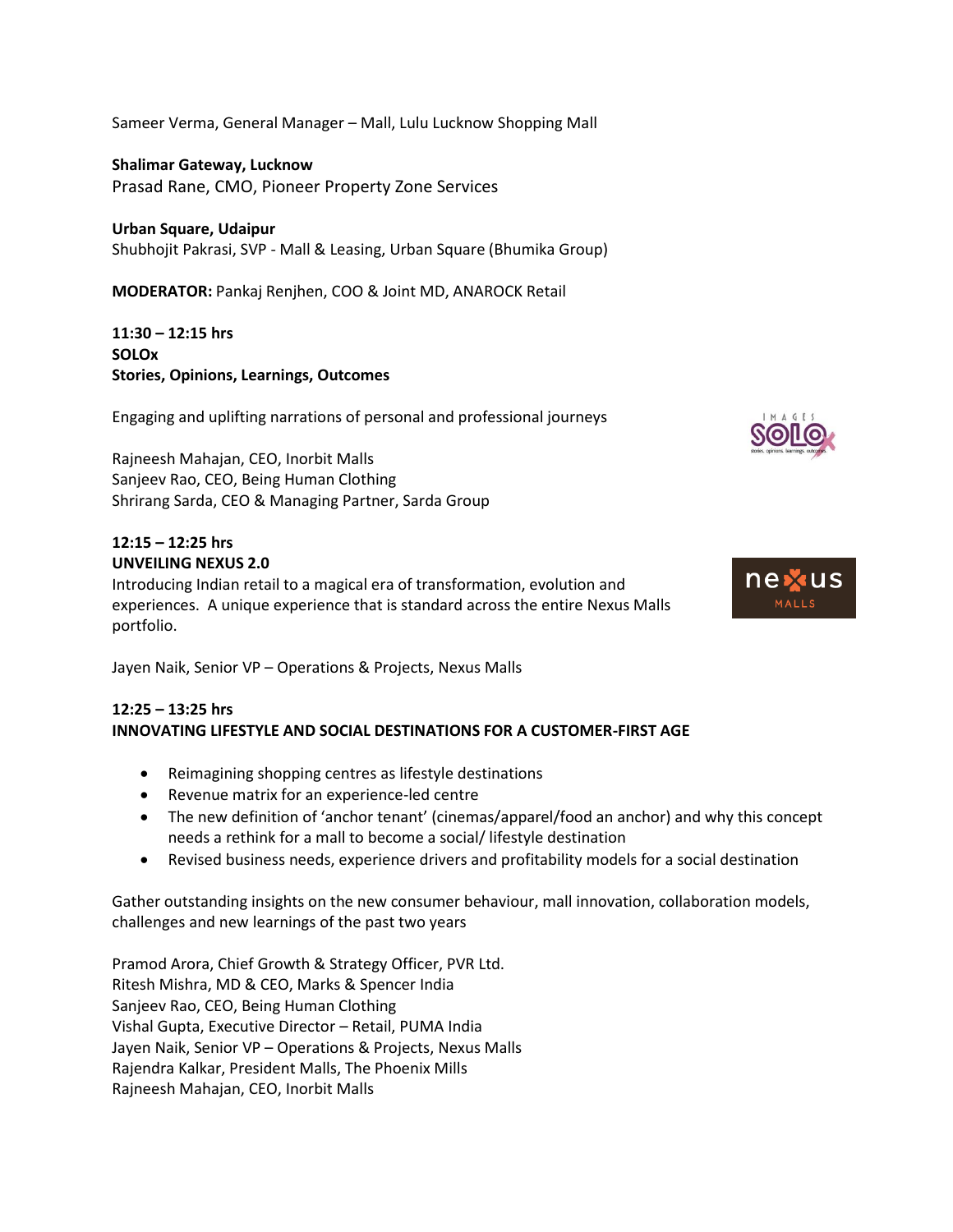**SESSION MODERATOR:** Pankaj Renjhen, COO & Joint MD, ANAROCK Retail

## **13:25 – 14:10 hrs BHARAT: THE NEXT BIG OPPORTUNITY**

- Changing demographics (aging population & Millennials) and increased urbanization
- Sustainable real estate has gained momentum, would the approach of restoring old real estate concept help in developing stride for new malls
- Inflation protection strategies that can protect low risk players
- Transformation of the shopping centre infrastructure in India
- Digital commerce is never going to outmaneuver its physical counterparts. Ideas and innovations, we can witness with respect to the experiential retail in coming months/years

Kabir Jeet Singh, CEO & Founder, Burger Singh Rajesh Jain, MD & CEO, Lacoste India - Sports and Leisure Apparel Limited Raghav Verma, Co-Founder, Chaayos Abhishek Trehan, Executive Director, Trehan IRIS Shrirang Sarda, CEO & Managing Partner, Sarda Group Sharad Batra, Director, Cafe Delhi Heights **SESSION MODERATOR:** Anand Dutta, Senior Director, CBRE

**14:10 – 14:50 hrs LUNCH**

**14:50 – 15:00 hrs SHOPPING CENTRES ASSOCIATION OF INDIA (SCAI) OVERVIEW**  Rajneesh Mahajan, CEO, Inorbit Malls

**15:00 -15:10 hrs BRINGING THE MALL EXPERIENCE ONLINE**  Raju Dedhia, Presales Head, Vinculum Group

## **15:10 – 16:00 hrs**

# **CREATING SMART-TECH SHOPPING CENTRES FOR CONNECTED CONSUMERS**

- How has technology changed the shopping behavior of the consumers?
- Using technology for an end to end customer experience
- How to transform the mall experience by leveraging technology & multichannel strategies
- Challenges in adapting new technologies and how to use technology to solve those challenges
- Organised & hi-tech parking: New features, aspects and experience
- How can technology help in enabling superior customer experience in malls?
- How the use of Augmented Reality (AR), Virtual Reality (VR) and Artificial Intelligence (AI) in physical stores, can enhance the shopping experience?

Anil Menon, CIO, LuLu Group India Arvind Kothari, CEO & Founder, WovVTech Atul Talwar, Director – Business Development, Pacific Malls



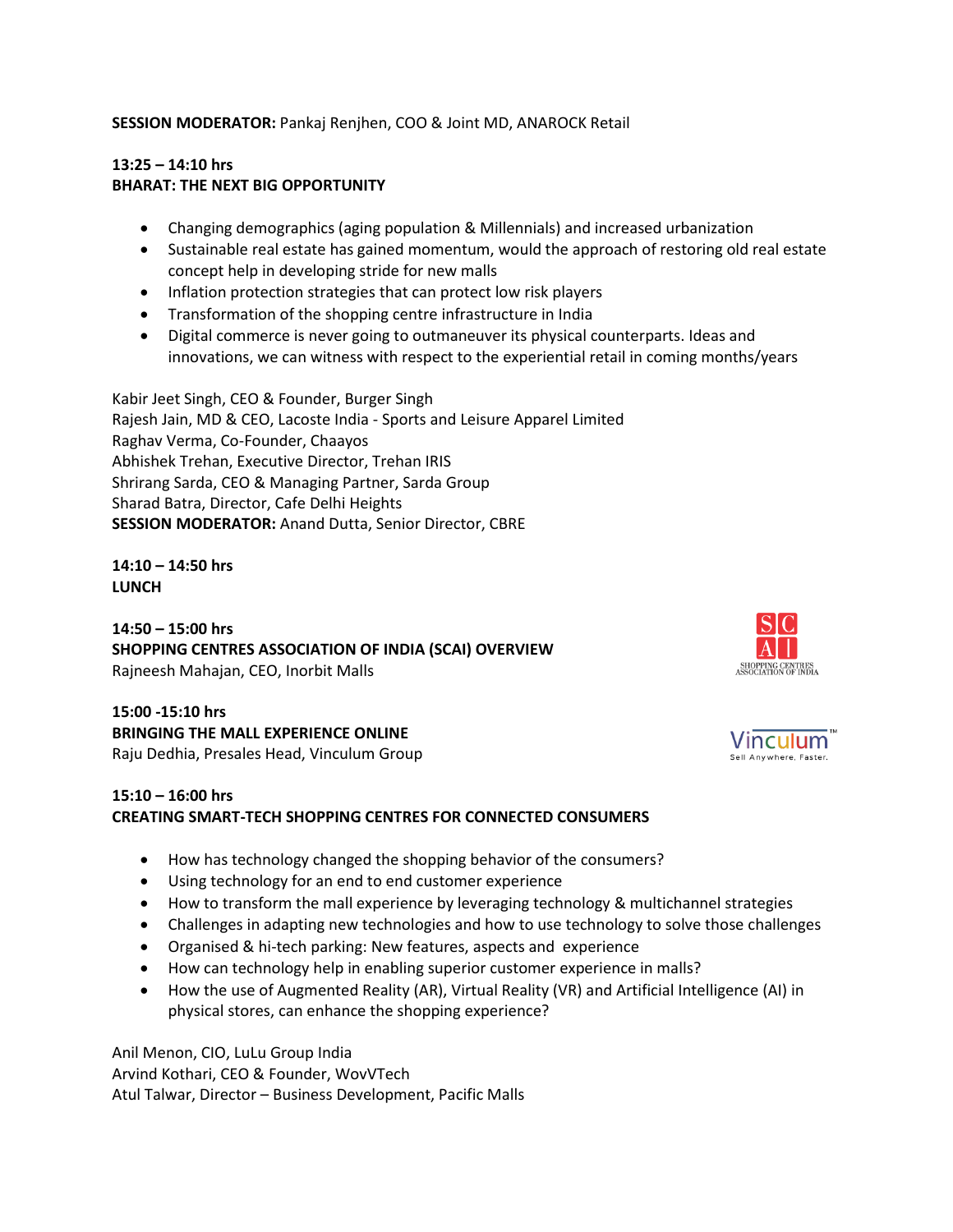Azhaan Merchant, SVP Strategy & Business Development, Deep North India Pvt. Ltd. Bharati Balakrishnan, Country Head and Director, Shopify India Joern Feldmann, MD, Designa India Manish Mehrotra, Vice President, DLF Limited Vaibhav Singhal, CEO & Co-Founder, DroptheQ **SESSION MODERATOR:** Rachna Prasad, Chief of Marketing, Inside Sales & Alliances, Vinculum Group

# **16:00 – 16:40 hrs ALIGNING MALL MARKETING AND TENANT PROMOTIONS WITH CUSTOMER EXPECTATIONS**

- New tools/trends/dimensions of marketing in shopping malls
- Mall Activities 2.0: The new edition of marketing, discussing new aspect of events amidst Covid guidelines/protocols
- Freebies or Experience: Which of these plays the decisive role?
- Brand value and brand marketing: Role and impact on mall marketing
- Omnichannel Malls: Expectation vs Ground reality

Akhil Jain, Executive Director, Jain Amar (Madame)

Dheeraj Dogra, Mentor, Nexus (US Embassy & US Dept of State) Dr. Vishesh Rawat, VP & Head of Marketing, Sales, Leasing & CRM, M2K Group Kapila Sethi, Head Of Marketing, DLF Limited Rohini Haldea, Assistant Vice President – Marketing, Lifestyle International Vineet Jain, COO, V Mart Retail Ltd.

**SESSION MODERATOR:** Prasad Rane, CMO, Pioneer Property Zone Services

## **16:40 – 17:20 hrs SMART OCCUPANCIES: CATEGORIES ESSENTIAL FOR SMART MALLS**

- Is there a need to re-think or re-strategize the space allotted to different categories in the pandemic era
- Need of new categories and placement in the mall
- Categories with brave comeback
- Co-working space and other leasing opportunities
- Zoning & Mall Management

Ashish Gupta, AVP- Leasing, Elan Group Manoj K Agarwal, Founder & Managing Director, Manoj K Agarwal Consultant Partner Muckth Dograa, Head - DLF Avenue Saket Ravinder Choudhary, AVP- Leasing & Marketing, Vegas Mall Rohit Gopalani, National Head – Leasing, Inorbit Malls Shriram PM Monga, Director, ARKLAN **SESSION MODERATOR:** Diwanshu Mittal, Senior VP Retail Services, ANAROCK Retail

## **17:20 – 18:50 hrs THE SWAYAMVAR: IDENTIFYING AND CO-BUILDING THE PERFECT PARTNERSHIP**

India's top retailers are on the hunt for their dream shopping centre partners. Shopping centre heads, on the other side, are on the lookout for the best-fit retail tenants. Will the twain meet?